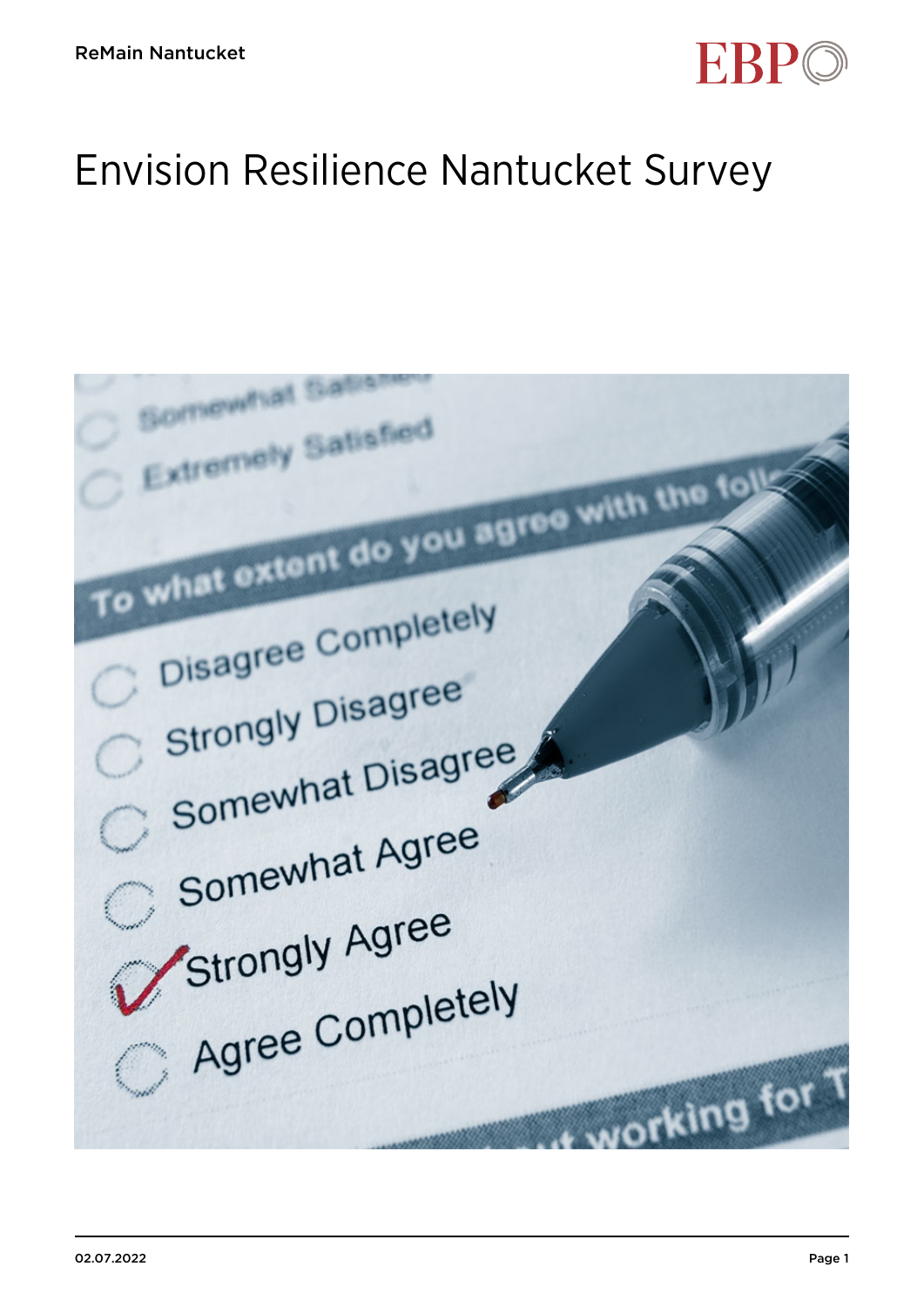| Client           | Facts           |                      |
|------------------|-----------------|----------------------|
| ReMain Nantucket | Period          | 2022                 |
|                  | Project Country | <b>United States</b> |

## **As part of the [Envision Resilience Nantucket Challenge](https://www.envisionresilience.org/nantucket-study-areas) (ERNC), ReMain Nantucket retained EBP to conduct a series of two surveys to measure community attitudes toward climate change and coastal resilience on Nantucket.**

The first survey, designed to provide baseline information on community attitudes on the topics, was administered in mid-January, 2021, before the ERNC 2021 design studio and community outreach initiatives began. The survey asked respondents about:

- Attitudes about climate change in general
- Attitudes about climate change on Nantucket including the role of local government actors, the responsibilities of homeowners and business owners, and support for public expenditures to prepare for the effects of climate change
- Willingness to consider individual adaptations such as wet or dry floodproofing, private rain gardens, raising/protecting home utilities, or raising homes
- Level of support for community actions such as creating tidal surge barriers from oyster reefs, community rain gardens, and raising sidewalks
- The extent to which respondents are taking action to reduce their contributions to climate change (e.g. by conserving electricity, buy locally sourced food, or buying carbon offsets)
- How likely respondents are to discuss climate change and coastal resilience with others in the community

Survey questions designed to measure attitudes about climate change in general were drawn from the Yale Program on Climate Change Communications "Six Americas Super Short Survey, Yay!" ("SASSY"). Sassy is an audience segmentation tool designed to help people better understand their own climate views and the views of others to improve communication on the topic. The original SASSY survey was comprised of 36 questions, but researchers were able to isolate just four questions that would allow respondents to be classified into six groups: Alarmed, Concerned, Cautious, Disengaged, Doubtful, and Dismissive. The Yale Program on Climate Change Communications administers the survey nationwide annually, and provides a web-based tool that allows the comparison of attitudes of individuals and survey populations with national attitudes. This tool was used to compare ERNC survey responses and found significantly higher proportions of Alarmed and Concerned on Nantucket (88%) relative to the nation as a whole (58%), and very low percentages of Disengaged, Doubtful, or Dismissive respondents (6% on Nantucket versus 24% nationally).

The second survey was given in late January through early February, 2022, after [ERNC activities](https://www.envisionresilience.org/exhibitionevents-update) had concluded. This survey added questions designed to measure changes in attitudes since the first survey. ReMain was particularly interested to identify the impacts of ERNC programming on community attitudes, with the recognition that attitudes are also informed by concurrent initiatives by the Town of Nantucket, its consultants, and a number of on-island nonprofit, science and conservation organizations.